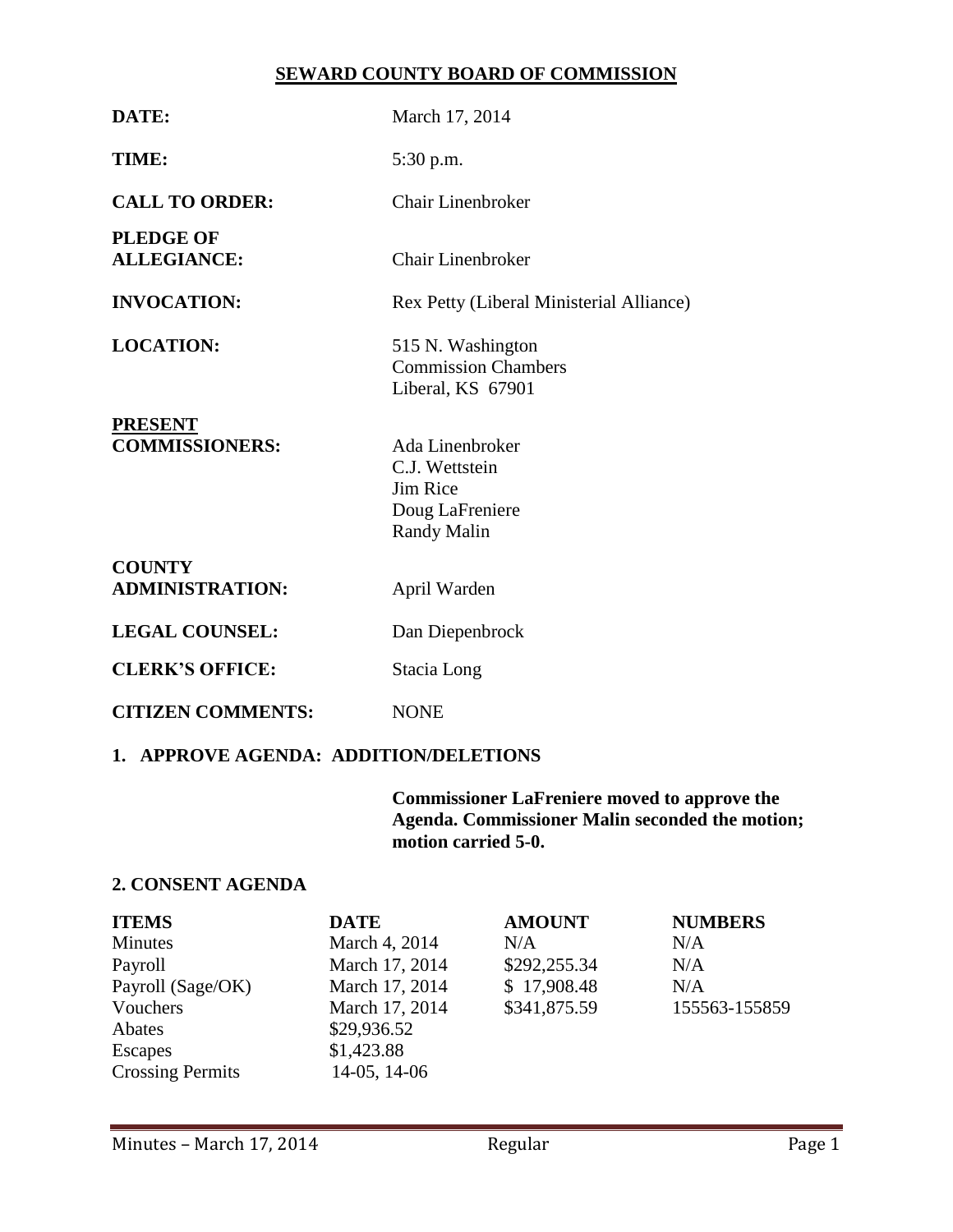# **REQUISITIONS**

| <b>DEPARTMENT</b> | TEM                        | <b>VENDOR</b> | <b>AMOUNT</b> | <b>LINE ITEM</b> |
|-------------------|----------------------------|---------------|---------------|------------------|
|                   |                            | Trailers &    |               |                  |
| Maintenance       | 160' Dozer Blade for mower | Trails        | \$2,245.00    | 4-100-31160-279  |

#### **Commissioner Rice moved to approve the Consent Agenda. Commissioner Malin seconded the motion; motion carried 5-0.**

#### **3. NEW EMPLOYEES**

None Present

### **4. COMMERICAL TAGS**

Kitty Romine, Deputy County Treasurer advised that the County Treasurer's Office is no longer going to issue Commercial Vehicle Tags. She listed the following reasons:

- 1. None of our people are trained on commercial transportation.
- 2. It is a whole new computer system like MVORS, which we have been dealing with for a couple of years now.
- 3. We would need to hire another person to handle commercial vehicles and for the most part, it would be seasonal.
- 4. Sublette has a full service IRP, Commercial Vehicle Office. They deal with them all the time and are trained to do so.
- 5. There are 33 counties who do not do any Commercial Vehicle' Finney County is also one of them.
- 6. We will not lose any revenue.
- 7. We do not feel it is cost effective for our County.

The Commissioners expressed concern that nothing was made public about this issue and felt that the public should have been informed prior to January  $1<sup>st</sup>$  since they will now be required to drive to sublet for this service. They asked Romine to return at the end of the year for an update on how it is going.

# **5. LANDFILL LEASE PURCHASE**

#### **Dozer**

Brock Theiner, Landfill Director advised that the D5 Dozer at the Landfill is approaching 11,000 hours and with that, some costly repairs. Theiner is requesting replacement of this dozer.

He went on to advise that Caterpillar is the only manufacture of the high track dozers and therefore is a single source vendor. The proposed dozer will be an upgrade for the Landfill in many aspects. The new D6 will have more horsepower, larger tracks and a guard package that insures protection from the elements.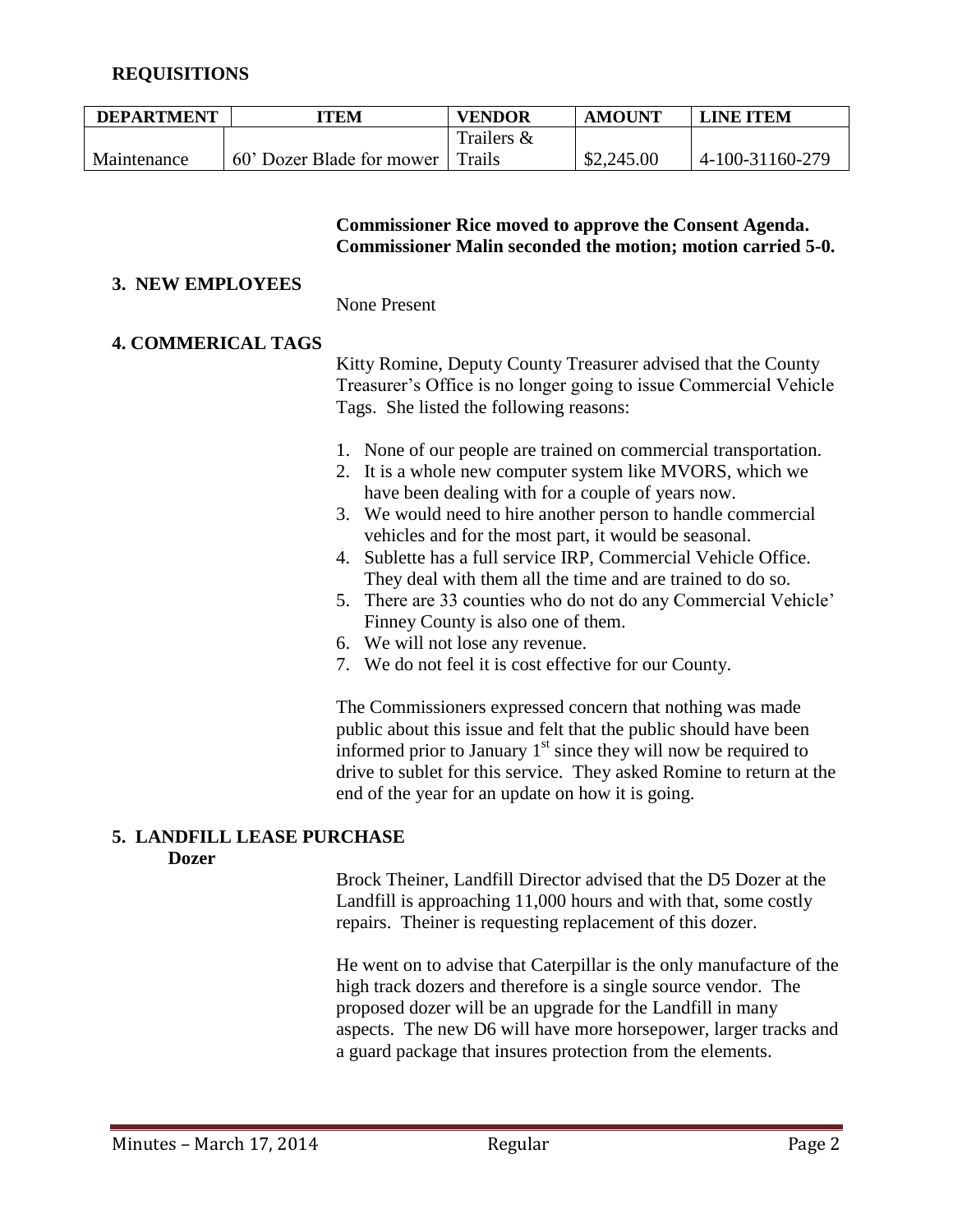Theiner advised that he does have the money in the CIP for this year's budget. The purchase price is \$388,038.24 and Caterpillar is allowing \$20,000 on trade of our current machine. He would like to propose a five year purchase for \$368,038.24 out of the Landfill Capital Equipment Fund.

**Commissioner Rice moved to allow the Landfill to purchase a D6 Dozer from Foley Cat in the amount of \$368,038.24 (which includes a \$20,000 allowance on trade of the current machine) through a Lease Purchase from First National Bank and further to waive the Purchasing Policy due to this being a Single Source Vendor. Commissioner Malin seconded the motion; motion carried 5-0.** 

#### **6. LANDFILL LEASE PURCHASE Compacter Rebuild**

Brock Theiner, Landfill Director advised that the spare Compactor at the Landfill is approaching 15,000 hours and is in need for a rebuild. The current new price of this machine replacement is \$800,000.00. The cost to have a certified rebuild done by Foley Cat is \$193,472.00 excluding the wheels.

Theiner advised that he does have the funds required in this year's budget, and requested permission to enter into a 4 year lease/purchase on the Compactor rebuild in the amount of \$193,472.00 and Caron wheels for \$65,500.00 for a total lease of \$258,972.00 to come out of the Landfill Capital Equipment Fund.

**Commissioner Rice moved to allow the rebuild in the amount of \$193,472.00 with the Caron wheels at \$65,500.00 as requested with a four year lease purchase with First National Bank and to waive the purchasing policy due to this being a single source vendor. Commissioner Malin seconded the motion; motion carried 5-0.**

# **7. KNRC – Prairie Chicken**

At the December 16, 2013 Commission Meeting, Commissioners Rice and Wettstein provided the board with an update from KNRC meetings and the importance of Seward County being a part of this coalition. They had anticipated a cost of \$2,500.00 to continue our participation a that.

Both Commissioner Rice and Wettstein have attended meetings held by the KNRC and Commissioner Rice has been asked to serve as a Board Member.

Our portion (1/32) of the Invoice to Stillwater Technical Solutions will be \$2,553.38 to continue with the coalition.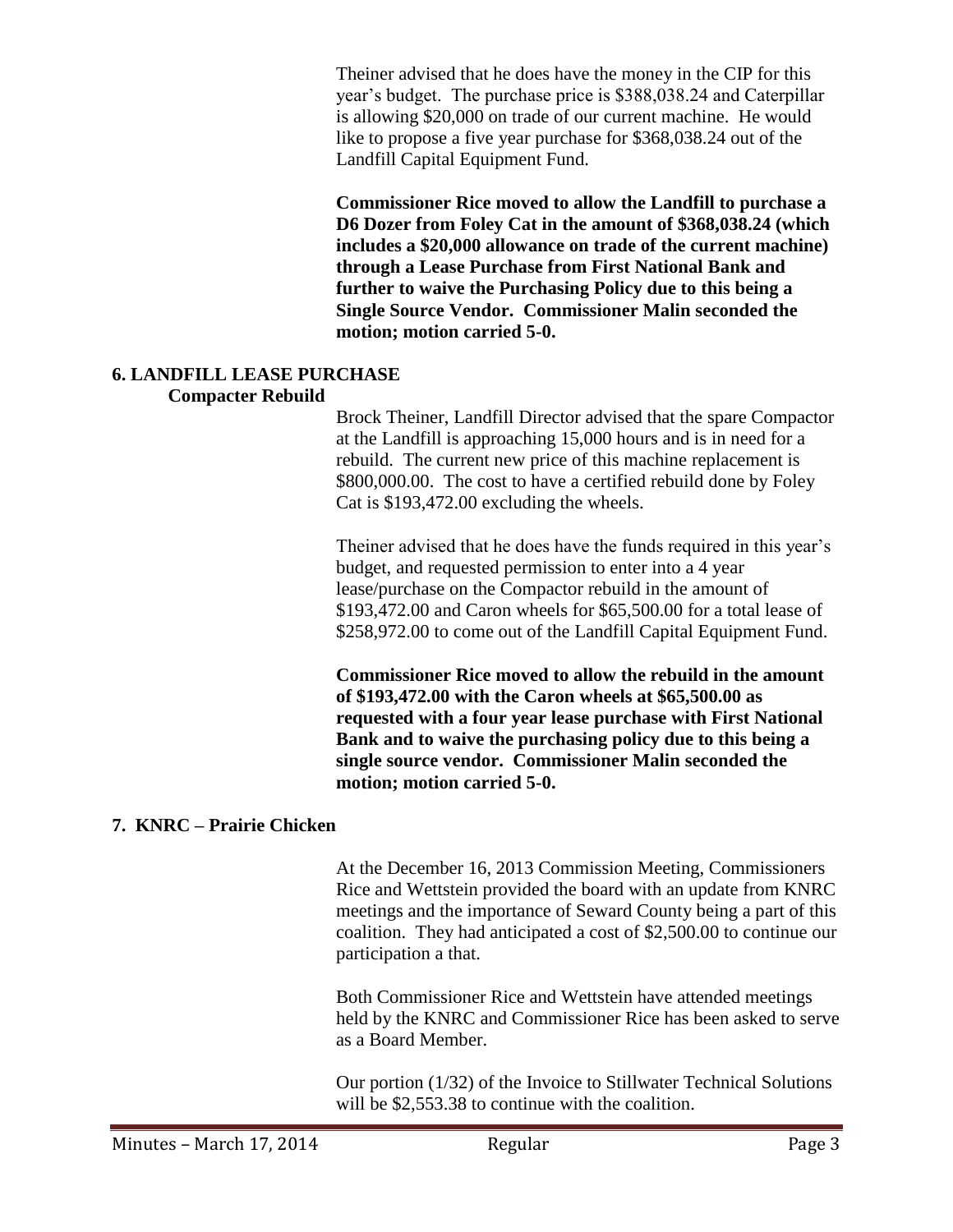**Vice Chair Wettstein moved to approve Phase Four in the amount of \$2,555.38 to KNRC, to be paid out of the Commission Budget. Commissioner Malin seconded the motion; motion carried 3-1-0 with Commissioner Rice abstaining and Commissioner LaFreniere voting against.**

# **8. KANSAS CHILDREN'S SERVICE LEAGE**

The Commissioners approved sponsorship of a Child and Parent trip to Topeka for a KCLS event. No applications were received. Staff is asking for further direction on this.

April will continue her efforts to find a child and parent for the trip.

# **9. SWMC BOARD APPOINTMENT**

Currently there are four vacancies on the SWMC Board; there is 1-two year unexpired term available expiring on April 1, 2015. There are 2-two year terms expiring on April 1, 2016 and 1-three year term expiring on April 1, 2017.

Two applications were turned in for consideration with a third one being received by Ray E Allen after the deadline.

**Commissioner Rice moved to accept all three applicants, Commissioner LaFreniere seconded the motion; motion carried 5-0.**

**Vice Chair Wettstein moved appoint all three to the SWMC Board with Gary Andrews serving the three year term to expire April 1 2017 and Mark Schepers and Ray Allen serving the two year terms to expire April 1, 2016. Commissioner LaFreniere seconded the motion; motion carried 5-0.**

# **10. JEDC BOARD APPOINTMENT**

Currently there is one unexpired term on the JEDC Board, which will expire on December 31, 2014. Two applications were received for consideration from James Powell and Joanne Mansell.

To simplify the process, each commissioner was given a Ballot. The Ballot will be placed for record in the minutes of this meeting.

Based on the results of the ballot, James Powell received four votes and Joanne Mansell received one.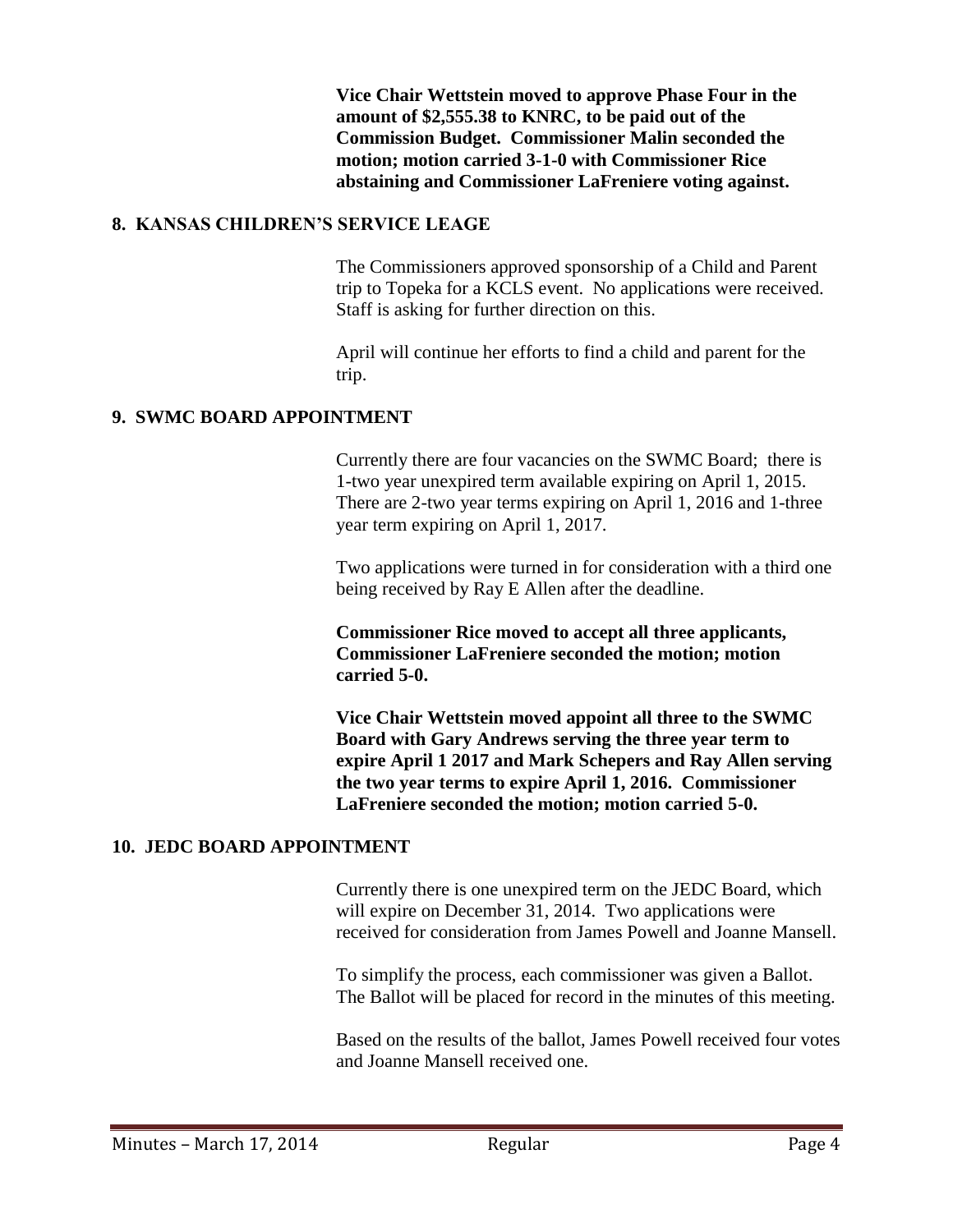**Vice Chair Wettstein moved to appoint James Powell to the unexpired term set to expire December 31, 2014. Commissioner Malin seconded the motion; motion carried 5-0.**

# **11. EXECUTIVE SESSION**

**Legal**

**Commissioner Malin moved to recess into executive session for consultation with our attorney which would be deemed privileged in the attorney client relationship under K.S.A. 75- 4319(b)(2) for 10 minutes, to include Dan Diepenbrock, County Counsel, and April Warden, County Administrator, to reconvene in the Commission Chambers at 6:40 p.m. Commissioner LaFreniere seconded the motion; motion carried 5-0.**

The meeting recessed into Executive Session at 6:30p.m.

The meeting resumed at 6:40 p.m.

No action was taken as a result of the Executive Session.

# **Personnel**

**Commissioner Malin moved to recess into Executive Session for discussion for personnel matters of non-elected personnel under K.S.A. 78-4319(b)(1) for 5 minutes, to include April Warden, County Administrator, and Dan Diepenbrock, County Counsel to reconvene in the Commission Chambers at 6:47pm. Commissioner LaFreniere seconded the motion; motion carried 5-0.**

The meeting recessed into Executive Session at 6:42pm.

The meeting resumed at 6:47p.m.

No action was taken as a result of the Executive Session

**Commissioner Malin moved to recess into Executive Session for discussion for personnel matters of non-elected personnel under K.S.A. 78-4319(b)(1) for 5 minutes, to include April Warden, County Administrator, and Dan Diepenbrock, County Counsel to reconvene in the Commission Chambers at 6:55pm. Commissioner LaFreniere seconded the motion; motion carried 5-0.**

The meeting recessed into Executive Session at 6:50pm

The meeting resumed at 6:55pm